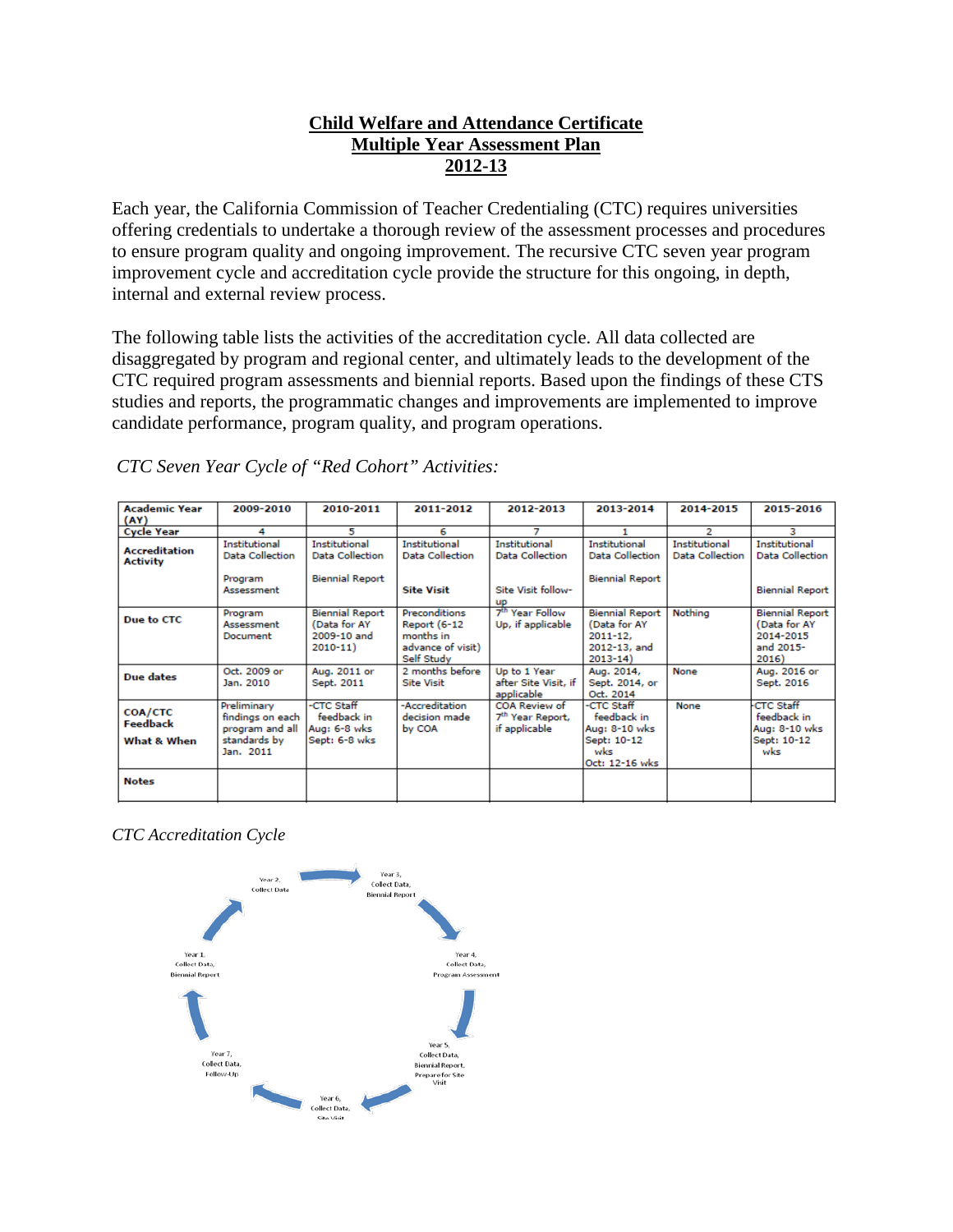### **Methods of Assessment and Criteria for Success**

Assessment data is collected and analyzed through internal and external sources from a variety of stakeholders to include candidates, adjunct faculty, full and part time faculty, university supervisors, and advisory councils. Given that courses are offered in 8 week quads, *candidates* provide feedback through completion of signature assignments and IDEA course evaluations in 8 week cycles throughout the academic year. As they conclude their program of study, *candidates* also provide feedback by completing the Exit Survey on TaskStream. *Advisory councils* meet three times a year to discuss current trends and best practices, making recommendations for revisions in the assessment practice. To ensure a set of balanced assessment measures, *full time faculty, part time faculty, and adjunct faculty* meet semi-annually to review the collected data and consider revisions in the assessment practice. Because the state credentialing standards are integrated into the signature assignments, all candidates are expected to be at the proficient level with a score of "3" in each signature assignment rubric criteria. The assessments are listed below:

### *1. Coursework Assessments*

Using TaskStream as the primary data storage system, the program collects key assessments known as Signature Assignments to gauge candidates' progress throughout their course of study and ensure Commission on Teacher Credentialing (CTC) program standards are met. Each Signature Assignment is evaluated using a supporting rubric. Annually, (end of each academic year), collected data is disaggregated by regional center and analyzed with results informing areas for program improvement.

- **Signature Assignment:** In GED 645, The Laws and Professional Role of Child Welfare and Attendance Counselors, candidates are equipped with the knowledge of federal laws pertaining to child welfare and attendance. Emphasis is on candidates acquiring the skills and knowledge necessary to provide staff development and implement school-wide effective prevention and intervention strategies to promote student success. The Signature Assignment requires candidates to respond to a case study demonstrating their knowledge and understanding of laws relating to minors.
- **Signature Assignment: In GED 646A and GED 646B, Child Welfare and Attendance Program: Leadership, Management, Collaboration, and Community/Partnerships,** candidates are provided with the knowledge and skills to collaborate with schools, law enforcement, child welfare, parents, and community agencies in order to implement effective strategies and programs that improve student attendance. In GED 646 candidates demonstrate their knowledge in addressing laws relating to minors from a leadership perspective in a Signature Assignment research paper.
- **Signature Assignment:** In GED 647, School Culture and Addressing Barriers to Student Achievement, candidates are equipped to address issues impeding "high-risk" students in the areas of academic/social and behavioral success. Candidates gain knowledge of the education code and/or expellable violations, ethical and legal issues, and appropriate responses to site administration, parent/guardian, and student(s). The Signature